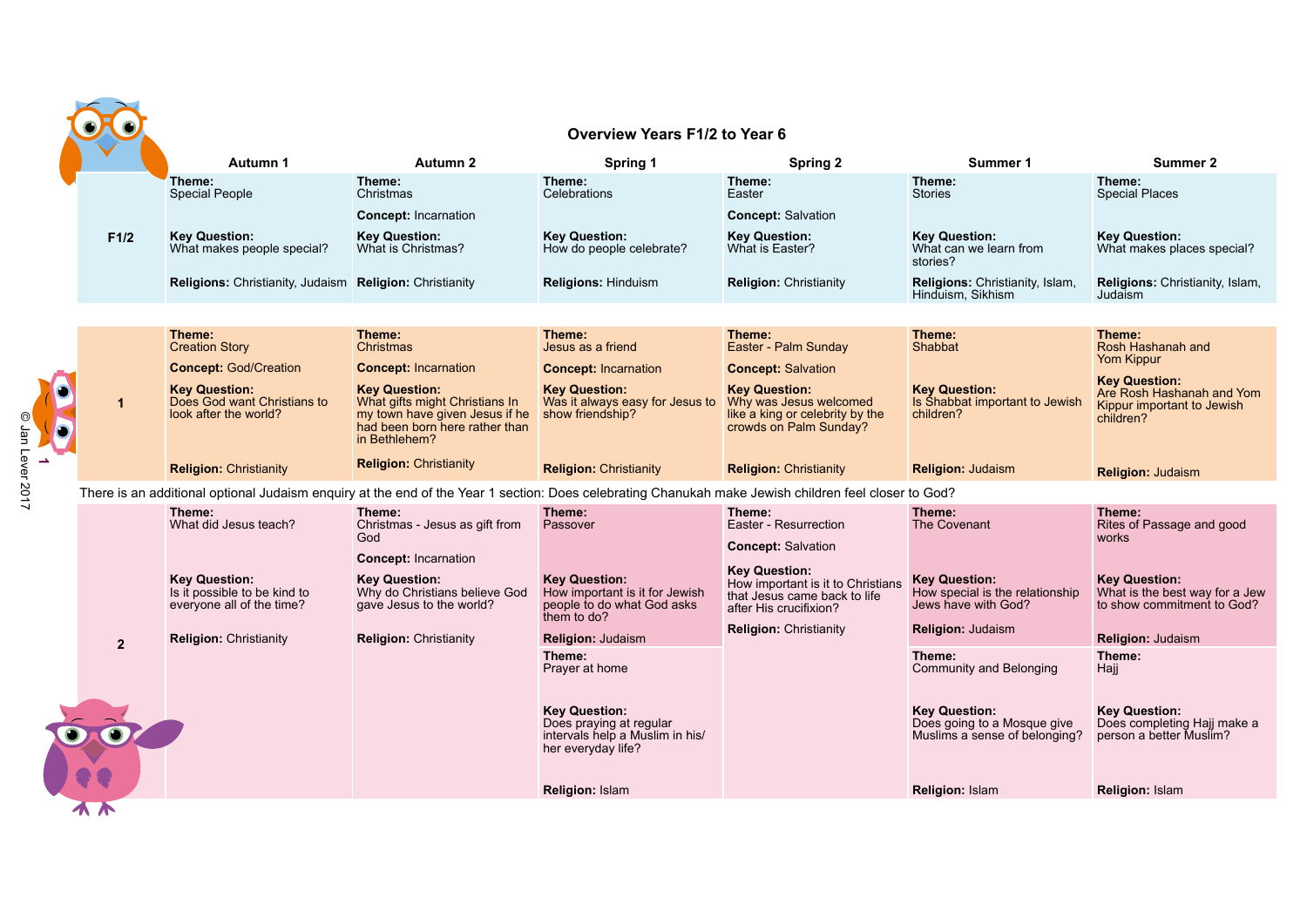

## **Overview Years F1/2 to Year 6**

|   | Theme:<br><b>Divali</b>                                                                                                               | Theme:<br>Christmas                                                                 | Theme:<br>Jesus' Miracles                                                                                                                        | Theme:<br>Easter - Forgiveness                    | *Theme:<br><b>Hindu Beliefs</b>                                             | *Theme:<br>Pilgrimage to the River Ganges                                               |
|---|---------------------------------------------------------------------------------------------------------------------------------------|-------------------------------------------------------------------------------------|--------------------------------------------------------------------------------------------------------------------------------------------------|---------------------------------------------------|-----------------------------------------------------------------------------|-----------------------------------------------------------------------------------------|
|   |                                                                                                                                       | <b>Concept: Incarnation</b>                                                         | <b>Concept: Incarnation</b>                                                                                                                      | <b>Concept: Salvation</b>                         |                                                                             |                                                                                         |
|   | <b>Key Question:</b><br>Would celebrating Divali at<br>home and in the community<br>bring a feeling of belonging to a<br>Hindu child? | <b>Key Question:</b><br>Has Christmas lost its true<br>meaning?                     | <b>Key Question:</b><br>Could Jesus heal people? Were What is 'good' about Good<br>these miracles or is there some Friday?<br>other explanation? | <b>Key Question:</b>                              | <b>Key Question:</b><br>How can Brahman be<br>everywhere and in everything? | <b>Key Question:</b><br>Would visiting the River Ganges<br>feel special to a non-Hindu? |
|   | <b>Religion: Hinduism</b>                                                                                                             | <b>Religion: Christianity</b>                                                       | <b>Religion: Christianity</b>                                                                                                                    | <b>Religion: Christianity</b>                     | <b>Religion: Hinduism</b>                                                   | <b>Religion: Hinduism</b>                                                               |
| 3 | *Theme:<br>The Amrit Ceremony and the<br>Khalsa                                                                                       |                                                                                     |                                                                                                                                                  |                                                   | *Theme:<br>Sharing and Community                                            | *Theme:<br>Prayer and Worship                                                           |
|   | <b>Key Question:</b><br>Does joining the Khalsa make a<br>person a better Sikh?                                                       |                                                                                     |                                                                                                                                                  |                                                   | <b>Key Question:</b><br>Do Sikhs think it is important to<br>share?         | <b>Key Question:</b><br>What is the best way for a Sikh to<br>show commitment to God?   |
|   | <b>Religion: Sikhism</b>                                                                                                              |                                                                                     |                                                                                                                                                  |                                                   | <b>Religion: Sikhism</b>                                                    | <b>Religion: Sikhism</b>                                                                |
|   |                                                                                                                                       |                                                                                     |                                                                                                                                                  |                                                   |                                                                             |                                                                                         |
|   | Theme:                                                                                                                                | Theme:                                                                              | Theme:                                                                                                                                           | Theme:                                            | Theme:                                                                      | Theme:                                                                                  |
|   | <b>Beliefs and Practices</b>                                                                                                          | Christmas                                                                           | Passover                                                                                                                                         | Easter                                            | Rites of Passage and good                                                   | Prayer and Worship                                                                      |
|   |                                                                                                                                       | <b>Concept: Incarnation</b>                                                         |                                                                                                                                                  | <b>Concept: Salvation</b>                         | works                                                                       |                                                                                         |
|   | <b>Key Question:</b>                                                                                                                  | <b>Key Question:</b>                                                                | <b>Key Question:</b>                                                                                                                             | <b>Key Question:</b>                              | <b>Key Question:</b>                                                        | <b>Key Question:</b>                                                                    |
|   | How special is the relationship<br>Jews have with God?                                                                                | What is the most significant<br>part of the nativity story for<br>Christians today? | How important is it for Jewish<br>people to do what God asks<br>them to do?                                                                      | Is forgiveness always possible<br>for Christians? | What is the best way for a Jew<br>to show commitment to God?                | Do people need to go to church<br>to show they are Christians?                          |
| 4 | <b>Religion: Judaism</b>                                                                                                              | <b>Religion: Christianity</b>                                                       | <b>Religion: Judaism</b>                                                                                                                         | <b>Religion: Christianity</b>                     | <b>Religion: Judaism</b>                                                    | <b>Religion: Christianity</b>                                                           |
|   | Theme:<br><b>Buddha's teachings</b>                                                                                                   |                                                                                     | Theme:<br>The 8-fold path                                                                                                                        |                                                   | Theme:<br>The 8-fold path                                                   |                                                                                         |
|   | <b>Key Question:</b>                                                                                                                  |                                                                                     | <b>Key Question:</b>                                                                                                                             |                                                   | <b>Key Question:</b>                                                        |                                                                                         |
|   | Is it possible for everyone to be<br>happy?                                                                                           |                                                                                     | Can the Buddha's teachings<br>make the world a better place?                                                                                     |                                                   | What is the best way for a<br>Buddhist to lead a good life?                 |                                                                                         |
|   | <b>Religion: Buddhism</b>                                                                                                             |                                                                                     | <b>Religion: Buddhism</b>                                                                                                                        |                                                   | <b>Religion: Buddhism</b>                                                   |                                                                                         |

There is an additional optional Christianity enquiry at the end of the Year 4 section: Why are there four Gospels and how are they relevant to Christians today?

**2**<br>© Jan Lever 2017 © Jan Lever 2017